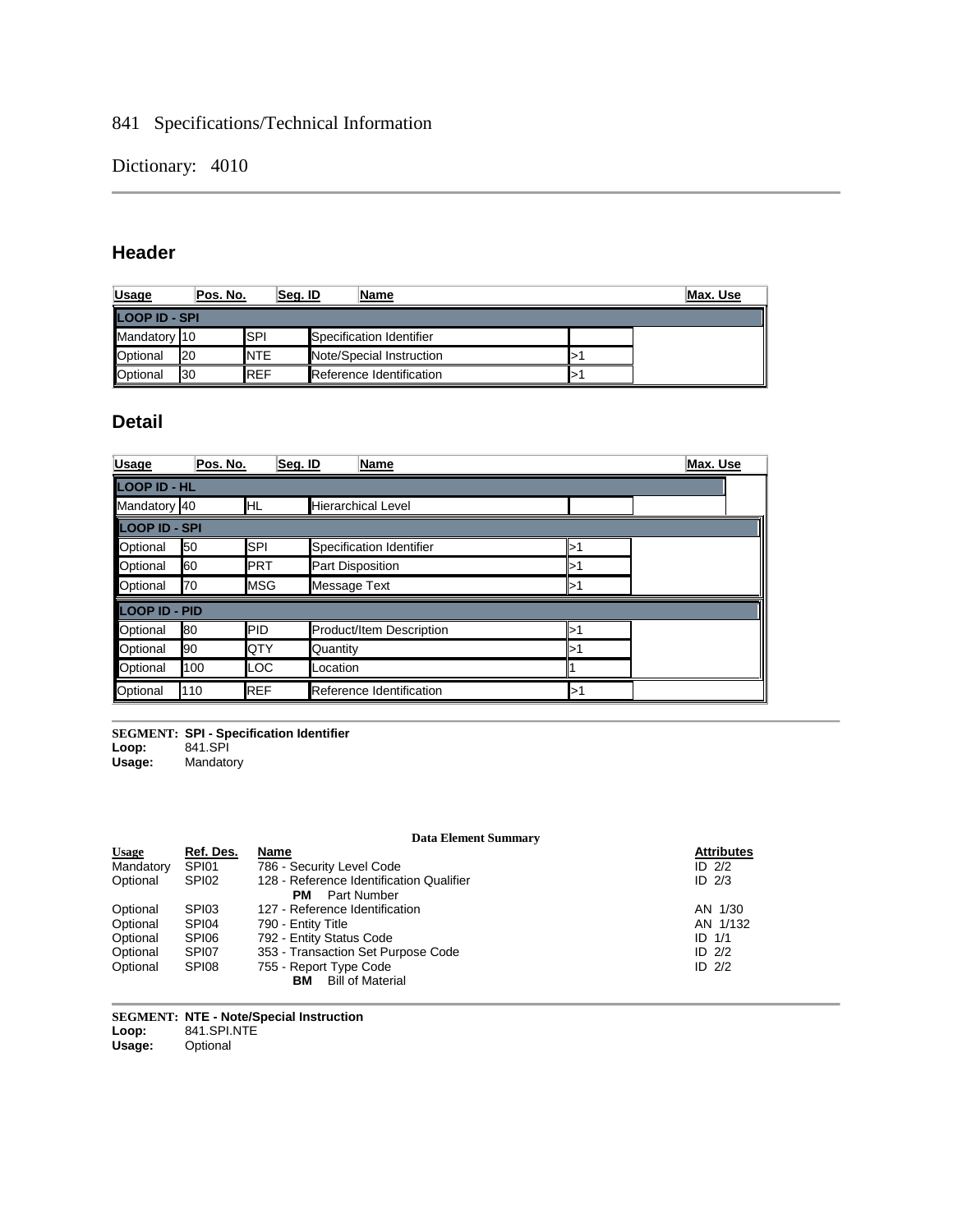#### **SEGMENT: REF - Reference Identification Loop:** 841.SPI.REF **Usage:** Optional

#### **Data Element Summary**

| <b>Usage</b> | Ref. Des. | Name                                       | <b>Attributes</b> |
|--------------|-----------|--------------------------------------------|-------------------|
| Mandatory    | REF01     | 128 - Reference Identification Qualifier   | ID $2/3$          |
|              |           | 89<br>Assembly Number                      |                   |
|              |           | <b>CA1</b> Casting Blockcode 1             |                   |
|              |           | <b>CA2</b> Casting Blockcode 2             |                   |
|              |           | <b>CA3</b> Casting Blockcode 3             |                   |
|              |           | <b>CA4</b> Casting Blockcode 4             |                   |
|              |           | <b>CA5</b> Casting Blockcode 5             |                   |
|              |           | <b>CA6</b> Casting Blockcode 6             |                   |
|              |           | <b>Customer's Part Number</b><br>L9        |                   |
|              |           | ΜJ<br>Model Number                         |                   |
|              |           | ZD.<br><b>Family Member Identification</b> |                   |
| Optional     | REF02     | 127 - Reference Identification             | AN 1/30           |

|          | <b>SEGMENT: HL - Hierarchical Level</b> |  |
|----------|-----------------------------------------|--|
| $I$ cont | $011 \; \text{L}$                       |  |

**Loop:** 841.HL **Mandatory** 

**Data Element Summary Usage Ref. Des. Name Attributes** Mandatory HL01 628 - Hierarchical ID Number AN 102 - AN 1/12 Usage Ref. Des. Name<br>
Mandatory HL01 628 - Hierarchical ID Number<br>
Optional HL02 734 - Hierarchical Parent ID Number<br>
Mandatory HL03 735 - Hierarchical Level Code 735 - Hierarchical Level Code<br>HBill of Materials AN 1/12<br>AN 1/12<br>ID 1/2

**Bill of Materials** 

# **SEGMENT: SPI - Specification Identifier**

**Loop:** 841.HL.SPI **Usage:** Optional

|              |                   | <b>Data Element Summary</b>              |                   |
|--------------|-------------------|------------------------------------------|-------------------|
| <b>Usage</b> | Ref. Des.         | Name                                     | <b>Attributes</b> |
| Mandatory    | SPI01             | 786 - Security Level Code                | ID $2/2$          |
| Optional     | SPI <sub>02</sub> | 128 - Reference Identification Qualifier | ID $2/3$          |
|              |                   | Letters or Notes<br>L1                   |                   |
|              |                   | PМ<br>Part Number                        |                   |
|              |                   | Substitute Part Number<br>QP             |                   |
| Optional     | SPI03             | 127 - Reference Identification           | AN 1/30           |
| Optional     | SPI04             | 790 - Entity Title                       | AN 1/132          |
| Optional     | SPI06             | 792 - Entity Status Code                 | $ID$ $1/1$        |
| Optional     | SPI07             | 353 - Transaction Set Purpose Code       | ID $2/2$          |
| Optional     | SPI08             | 755 - Report Type Code                   | ID $2/2$          |
|              |                   | <b>Bill of Material</b><br>вм            |                   |

**SEGMENT: PRT - Part Disposition Loop:** 841.HL.SPI.PRT **Optional**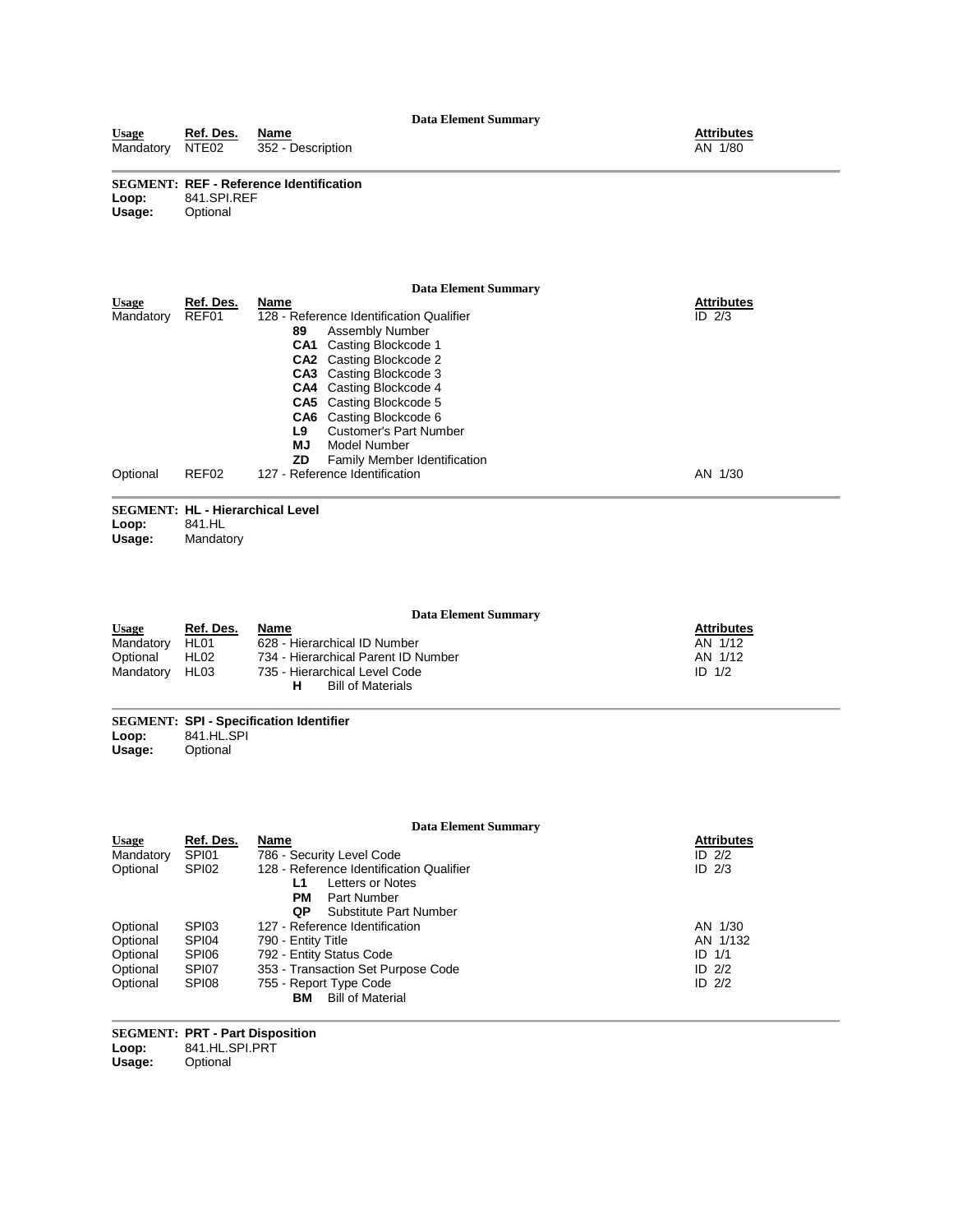| <b>Data Element Summary</b>           |                                                                  |                                                                                                                                 |                                            |  |  |
|---------------------------------------|------------------------------------------------------------------|---------------------------------------------------------------------------------------------------------------------------------|--------------------------------------------|--|--|
| <b>Usage</b><br>Mandatory             | Ref. Des.<br>PRT01                                               | <u>Name</u><br>1225 - Disposition Code                                                                                          | <b>Attributes</b><br>AN 3/3                |  |  |
| Loop:<br>Usage:                       | <b>SEGMENT: MSG - Message Text</b><br>841.HL.SPI.MSG<br>Optional |                                                                                                                                 |                                            |  |  |
| <b>Usage</b><br>Mandatory             | Ref. Des.<br>MSG01                                               | <b>Data Element Summary</b><br>Name<br>933 - Free-Form Message Text                                                             | <b>Attributes</b><br>AN 1/264              |  |  |
| Loop:<br>Usage:                       | 841.HL.PID<br>Optional                                           | <b>SEGMENT: PID - Product/Item Description</b>                                                                                  |                                            |  |  |
| <b>Usage</b><br>Mandatory<br>Optional | Ref. Des.<br>PID <sub>01</sub><br>PID <sub>05</sub>              | <b>Data Element Summary</b><br>Name<br>349 - Item Description Type<br>352 - Description                                         | <b>Attributes</b><br>$ID$ $1/1$<br>AN 1/80 |  |  |
| Loop:<br>Usage:                       | <b>SEGMENT: QTY - Quantity</b><br>841.HL.PID.QTY<br>Optional     |                                                                                                                                 |                                            |  |  |
| <b>Usage</b><br>Mandatory             | Ref. Des.<br>QTY01                                               | <b>Data Element Summary</b><br>Name<br>673 - Quantity Qualifier<br>01<br><b>Discrete Quantity</b><br>Scrap allowed<br><b>1N</b> | <b>Attributes</b><br>$ID$ $2/2$            |  |  |
| Optional                              | QTY02                                                            | 7G<br>Replaced Amount<br>380 - Quantity                                                                                         | R 1/15                                     |  |  |
| Loop:<br>Usage:                       | Optional                                                         | COMPOSITE:QTY03 - C001 - Composite Unit of Measure<br>841.HL.PID.QTY.QTY03                                                      |                                            |  |  |
| <b>Usage</b><br>Mandatory             | Ref. Des.<br>QTY0301                                             | <b>Data Element Summary</b><br>Name<br>355 - Unit or Basis for Measurement Code<br>ΕA<br>Each<br>P <sub>1</sub><br>Percent      | <b>Attributes</b><br>$ID$ $2/2$            |  |  |
| Loop:<br>Usage:                       | <b>SEGMENT: LOC - Location</b><br>841.HL.PID.LOC<br>Optional     |                                                                                                                                 |                                            |  |  |
| <b>Usage</b><br>Mandatory             | Ref. Des.<br>LOC01                                               | <b>Data Element Summary</b><br>Name<br>128 - Reference Identification Qualifier<br>Manufacturing Operation Number<br>МO         | <b>Attributes</b><br>ID 2/3                |  |  |